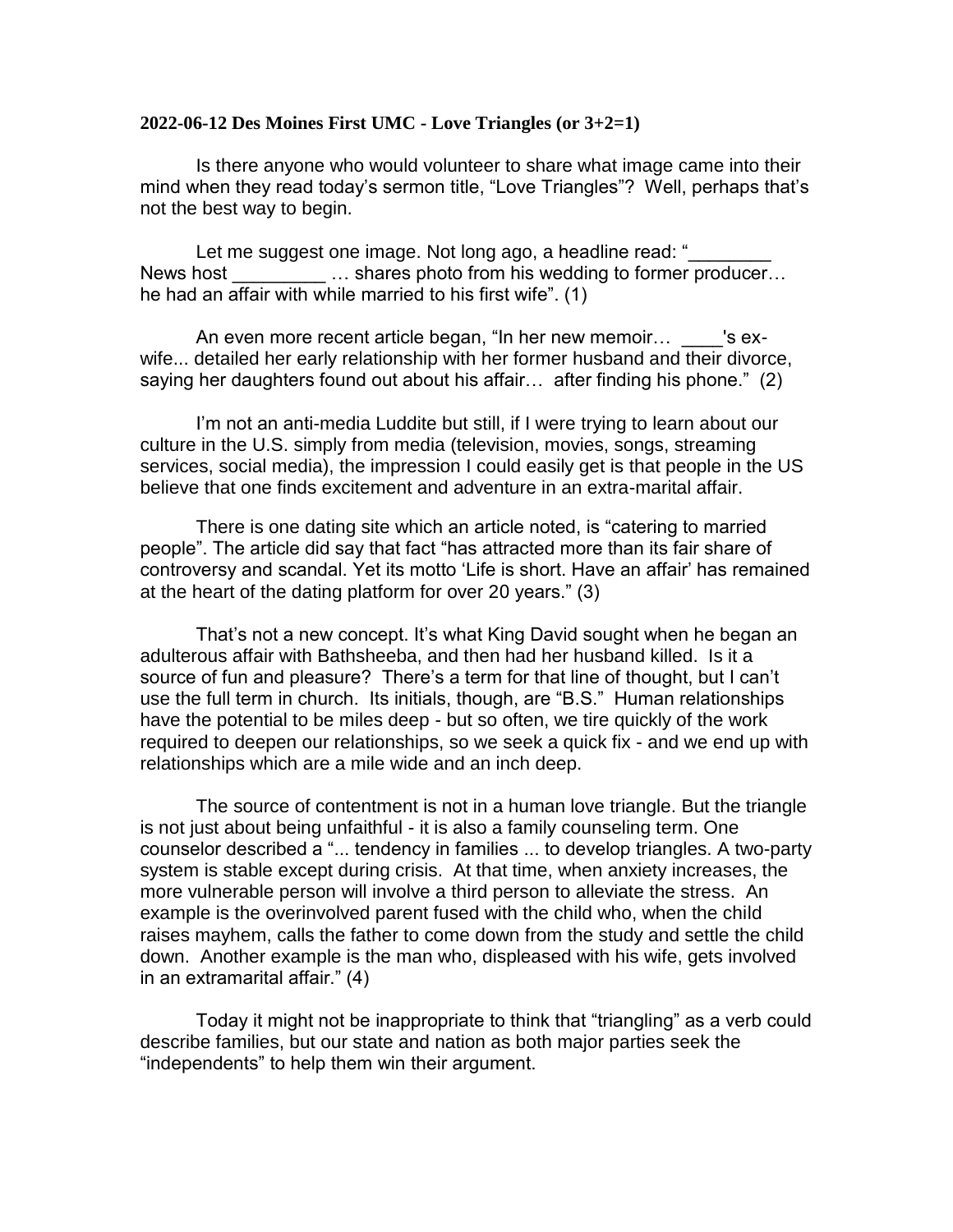The two plus one affair is what we commonly think of when we hear the term "love triangle", or perhaps some people think of family dynamics or even politics. But today, I want us to explore how a **healthy** love triangle – a **healthy**  one - can be the source of happiness, contentment, and excitement.

But this is not just about the marriage commitment - it's about healthy relationships of **many** kinds, at all ages. How can your relationships be stronger? Let's begin with a mathematical equation, " $3 + 2 = 1$ ".

Well, no, that not a mathematical equation, it's a **theological** equation: "3  $+ 2 = 1$ ". Let me give you a little background.

Our lesson from John's gospel is part of what scholars sometimes call the "farewell materials". The 13<sup>th</sup> through the 17<sup>th</sup> chapters of this gospel relate the evangelist's perspectives of the last supper, and then continue with a series of teachings and prayers, *all of which* focus on preparing the disciples (and the later Christians) for *what is to happen after Jesus' death*.

The scripture was an introduction to the " $3 + 2 = 1$ " formula. During this farewell teaching, one of the disciples named Judas asks a question. (The gospel notes that this is another Judas, not Judas Iscariot who betrayed Jesus). The other Judas asked, "Lord, how is it that you will reveal yourself to us and not to the world?" (John 14:22)

Jesus said both he and the Father would come and "make our home with" or "dwell in" those who loved him and kept his word. The word used for "dwell" is the same word used earlier, when Jesus told his followers, "In my Father's house are many dwelling places." The eternal life of the future would also be experienced in the present. Jesus then went on to explain more about this: the Holy Spirit would be with the disciples after Jesus was gone.

Fast forward a bit to 50 days after the resurrection of Jesus. The followers of Jesus had experienced the presence of the Holy Spirit - the promised Comforter - in new and dramatic ways. And it wasn't long before Jesus' followers began to seek ways to express and to share what they had experienced.

Over the years, this lead to the description, or "doctrine" as we call a description of belief, that we know as the Trinity. The early Christians described their experience God in three ways:

1. As the God of the Old Testament: the Creator of all that exists, the God of the Prophets, the God whom Jesus called "Abba" or "Father";

2. They also experienced the presence of the divine or holy in Jesus: his earthly life, his teachings, his death, and his resurrection; he was, they expressed it, God's Son;

3. And they experienced the presence of God in their lives in a third way: as an inner presence: a presence whom they variously called the Spirit of Christ,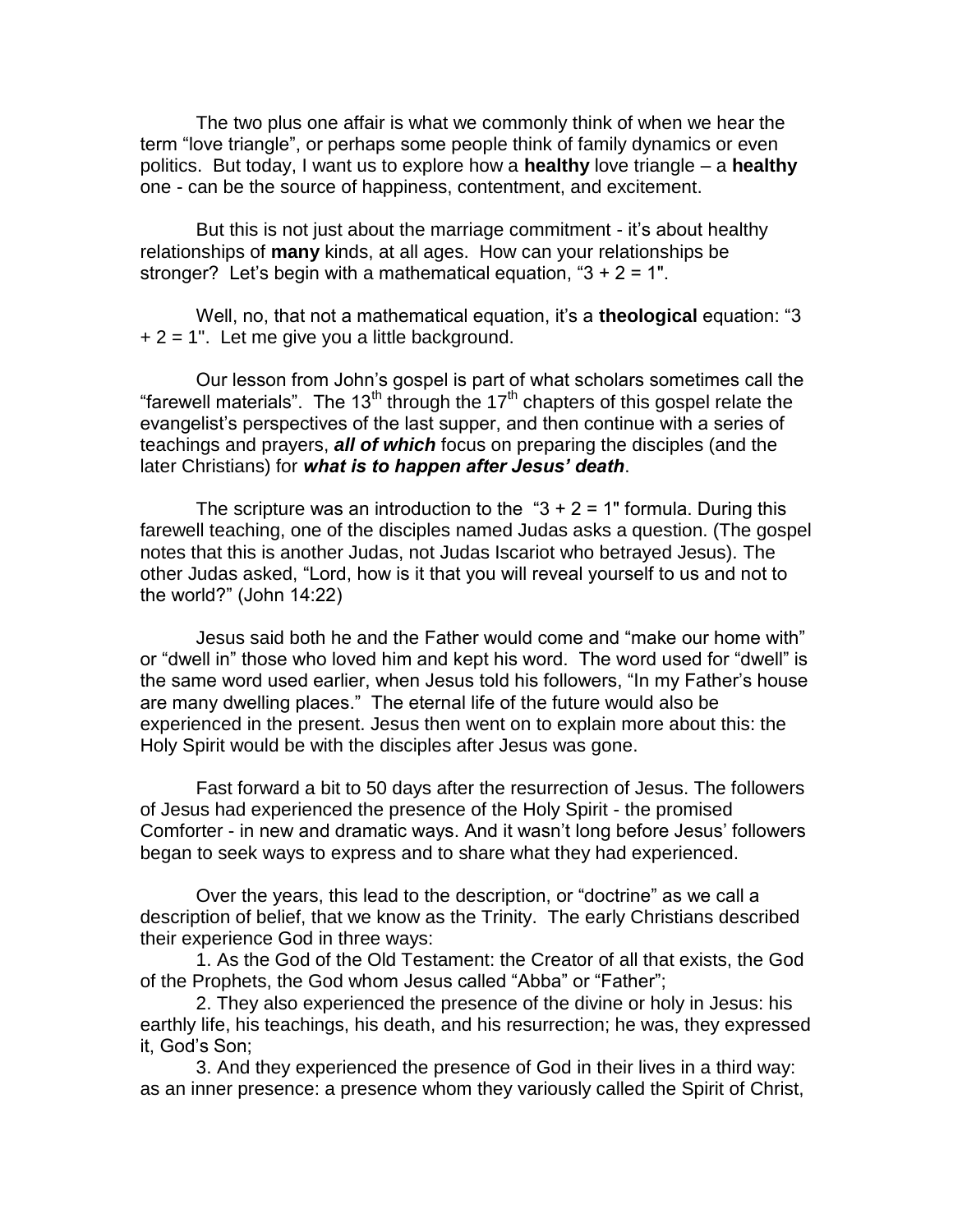or using names Jesus had spoken, the "Comforter", the "Advocate". It was God's Holy Spirit, which had inspired the prophets of the past, and who now dwelled in those who followed the Son.

This positive love triangle they called the Trinity. This divine presence could be experienced by the human heart and mind and soul, yet it was so mysterious that they used very interesting ways of describing it.

"The Son and Holy Spirit co-existed with God from the very beginning, yet the Son and Spirit proceeded forth from the Father." The three are equal, but "the Son will place all things under the Father's rule at the end of time." They used the finite language and images of their day to try to describe that which was infinite, to help others begin to comprehend *that which was, ultimately, beyond description.*

What does this image, the Trinity, say to us today? Is it simply mathematical nonsense? An old symbol which is no longer relevant? Or is this Love Triangle a helpful and necessary truth which will show us a way beyond the pain that human triangling in any form can bring to our relationships?

Psalm 8 we shared today contains a mystery in which Christians see God's Triune nature. In verse 5, we read "Yet you have made (humans) a little lower than God", and the Hebrew word translated "God" is plural. Other translations vary, using lower-case "gods" (The Message), or "the angels" (NIV), or "only slightly less than divine" (CEB).

While Christians should be cautious in reading too much into one word as we read the Hebrew Bible, it is interesting that a plural word used in Deut. 6:4, "Hear, O Israel, the Lord our God is one Lord." The Hebrew word used for "one" is echad - a *compound unity*. (Similar to our national motto, "E pluribus unum" out of many, one".)

Jesus spoke of this " $3 + 2 = 1$ " formula earlier in his ministry. "Wherever two or more of you are gathered in my name, there I am in the midst of them." His teaching from John's gospel further reveals that not only will he be present with those who are gathered, but the Father and the Spirit will be present as well.

(By the way, if you're into mathematical symbols, the number of followers should more acurately be shown with the "equal to or greater than" sign - the sideways arrow with a line below it - before the number two – because the 3, (the divine Trinity) are always present with the 2 (or more) followers gathered together, bringing all into into that one loving relationship.

That oneness of love is what Jesus commanded his followers to seek. "By this will people know that you are my disciples: that you love one another as I have loved you."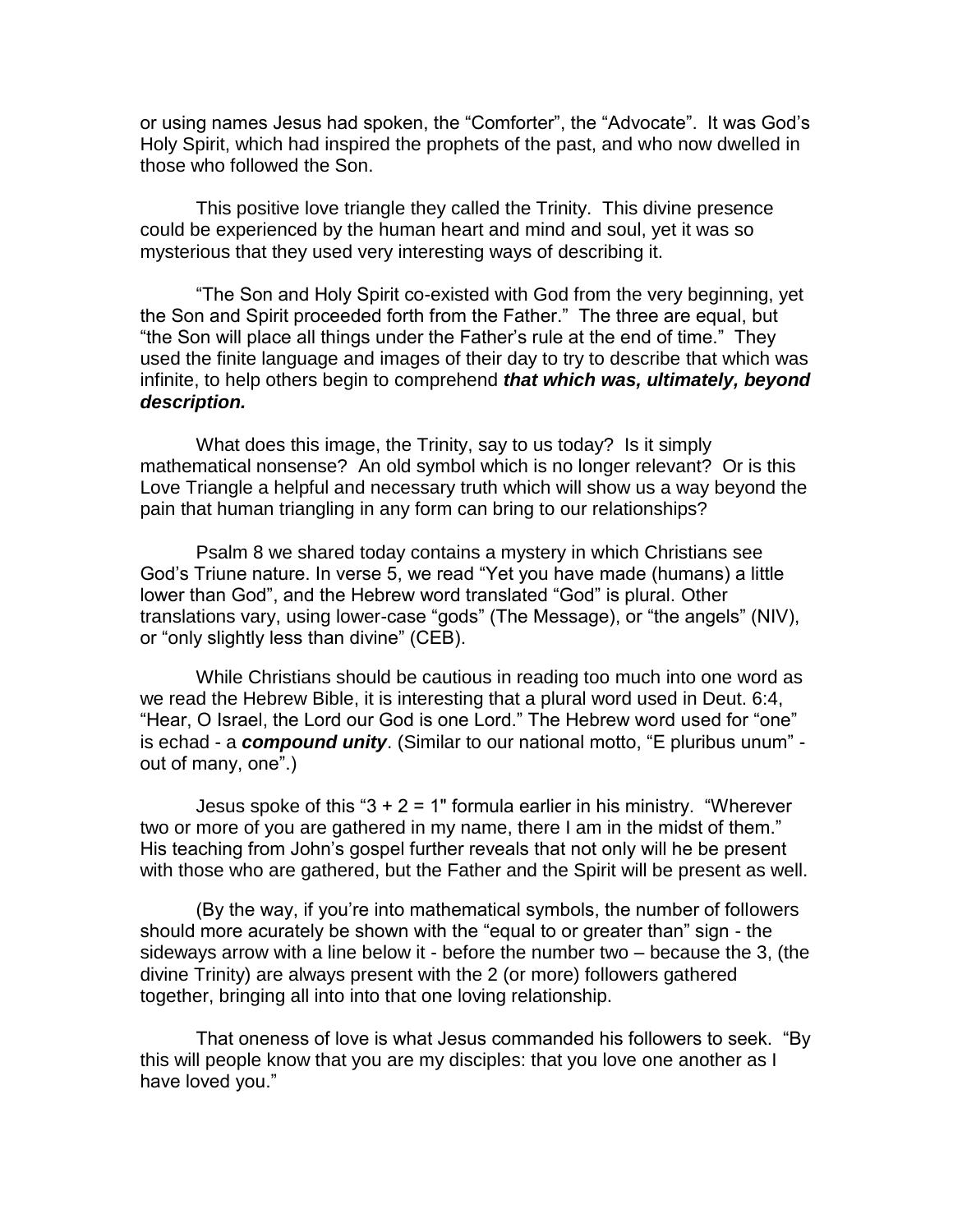We can see this positive love triangle in the covenant on marriage. The two persons of the couple coming to be married covenant their lives together, not simply 1 to 1, but their 2 lives with the 3: the Triune God, whose undergirding love is the basis for their 1 loving relationship. "And a man shall leave his mother, and a woman leave her home, and the two shall become one flesh."

The sense of becoming one flesh is more than sexual union: it is the blending of two unique and special personalities into one loving covenant relationship. In one of the marriage ceremonies in the United Methodist Book of Worship, the prayer before the exchange of vows includes the petition for God's blessing upon the couple, "that they may give their vows to one another in the strength and spirit of your steadfast love." " $3 + 2 = 1$ ."

Sometimes we Americans are so big on our individual uniqueness that we forget we are also called to be part of something bigger. To give up one's self in loving and serving others is not to lose one's life, but to find it.

This type of "love triangle" is healthy. It is similar to an expression made famous in the story of the Three Musketeers. Do you remember their rallying cry? ("All for one, and one for all.")

Like the Musketeers, the husband, the wife, and God all work together to make the relationship work, to increase the love which exists not only between the couple, but to help that love flow forth into the world: sometimes physically in children, but also in creative ways of service to others.

And, the growth of that love and its extension to the world depends on the "one for all" half of that cry. We know that God has given all for the world, but a marriage also needs both the husband and wife to have a willingness to give themselves away for the sake of the relationship, and for God.

But this isn't just about marriage relationships. This same "all for one and one for all" triangle of love can find expression in other relationships as well. Friend with friend, pastor and congregation members, parent and child, and on and on.

If you are a Christian, if you are seeking to follow Jesus Christ, then this kind of love triangle is what he calls us to offer to everyone we engage with in our lives.

We should enter each relationship - whether it is a brief encounter in the check-out line or a life-long commitment – we should enter with the knowledge that we come into that relationship, *not on our own*, but as someone who is *already in a relationship to, and thus an ambassador for, Jesus Christ.*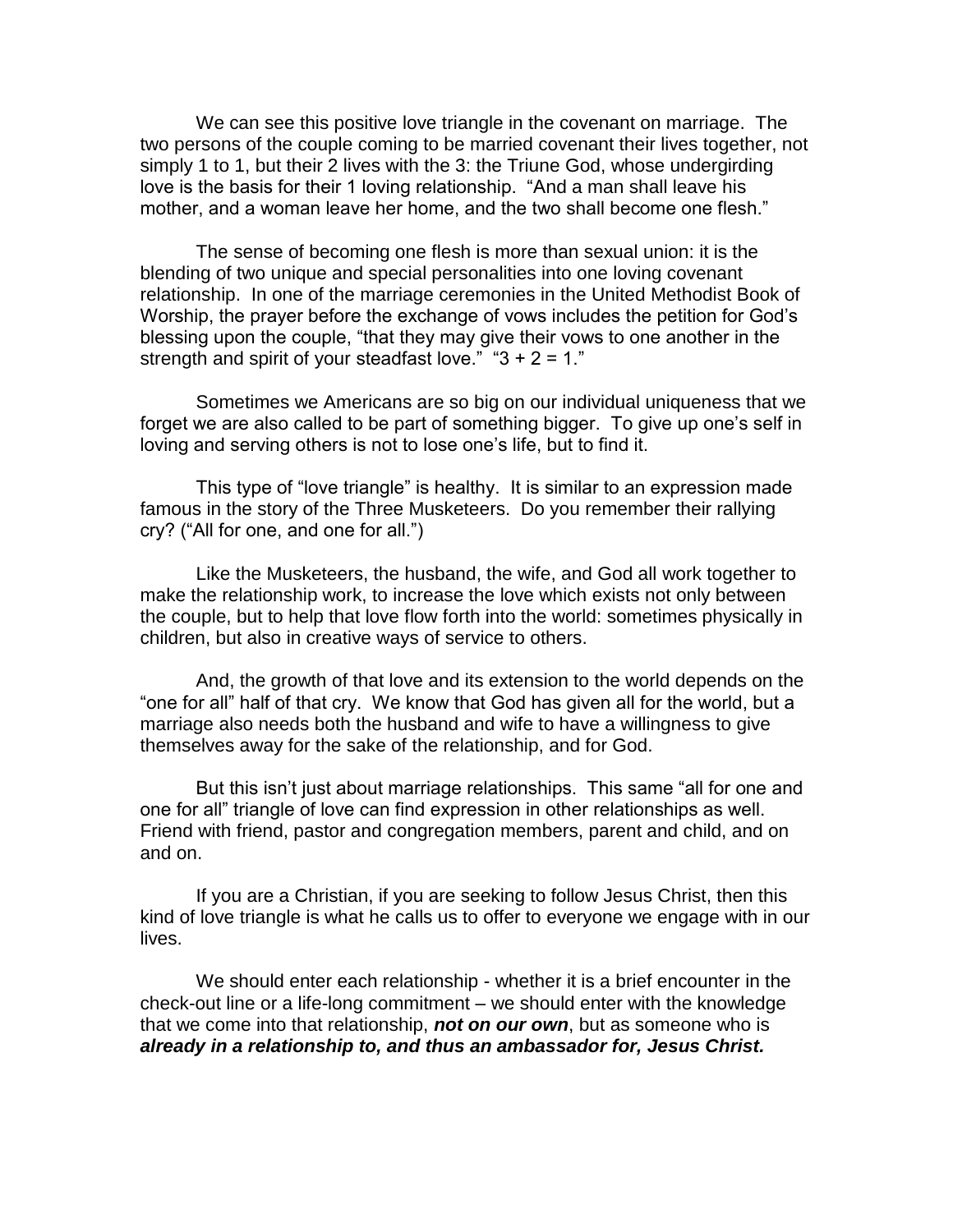Ambassadors do not go to other countries with the attitude, "I think I'll say whatever I please to the leader of this nation." They go, knowing they represent someone higher than themselves.

In Latin, the "ian" suffix meant "one whose live is given over to" an activity or cause or person. That meaning has carried over into our language. A politician is one whose life is spent in politics. Pediatrician comes from a combination of the Greek words for "physician" and "child": a doctor whose life is given over to the care of children and youth.

Using that same formula, a Christ-ian is one whose life is given over to Christ. We should enter into every relationship as a person given over to Christ. When we are in relationship with others, we are called to represent and model Christ's love to the other person in our words and actions.

Or, if that person is also a Christian, also "given over to Christ", then our role becomes one of a builder. Like the Musketeers, we are to follow the "all for one and one for all" model. We are to build that other person up, in order to strengthen the body of Christ. And, lo and behold, we will find that we are being served as well: by Christ, and by that other person.

When they are working as God intends, each relationship is a two-to-one ratio: you're giving all you've got, but you've got two others giving you all they can: **the divine presence of God**, as well as **that other person**. And, although your human friend or partner or spouse may run out of grace on occasions, God does not.

When we give ourselves to Christ, then we do not go into the future alone. The same divine and loving presence who has been with us in every relationship (from our birth to the present) will be with us in the future, through all of life, and beyond death. Every new friend you make, every new challenge you face: you will have the power of the 3 behind, within, and ahead of you. You are wrapped in God's love triangle; and God will give you the power to share and invite others to experience that love as well.

## +++++++++++++++

(1) Headline was "Fox News host Jesse Watters, 41, shares photo from his wedding to former producer, 27, he had an affair with while married to his first wife", on the webiste

[https://www.dailymail.co.uk/news/article-7875095/Fox-News-Jesse-Watters](https://www.dailymail.co.uk/news/article-7875095/Fox-News-Jesse-Watters-pictured-new-27-year-old-bride-affair-with.html)[pictured-new-27-year-old-bride-affair-with.html](https://www.dailymail.co.uk/news/article-7875095/Fox-News-Jesse-Watters-pictured-new-27-year-old-bride-affair-with.html)

(2) First sentence of the article read "In her new memoir, "If We Break: A Memoir of Marriage, Addiction, and Healing," Hunter Biden's ex-wife Kathleen Buhle